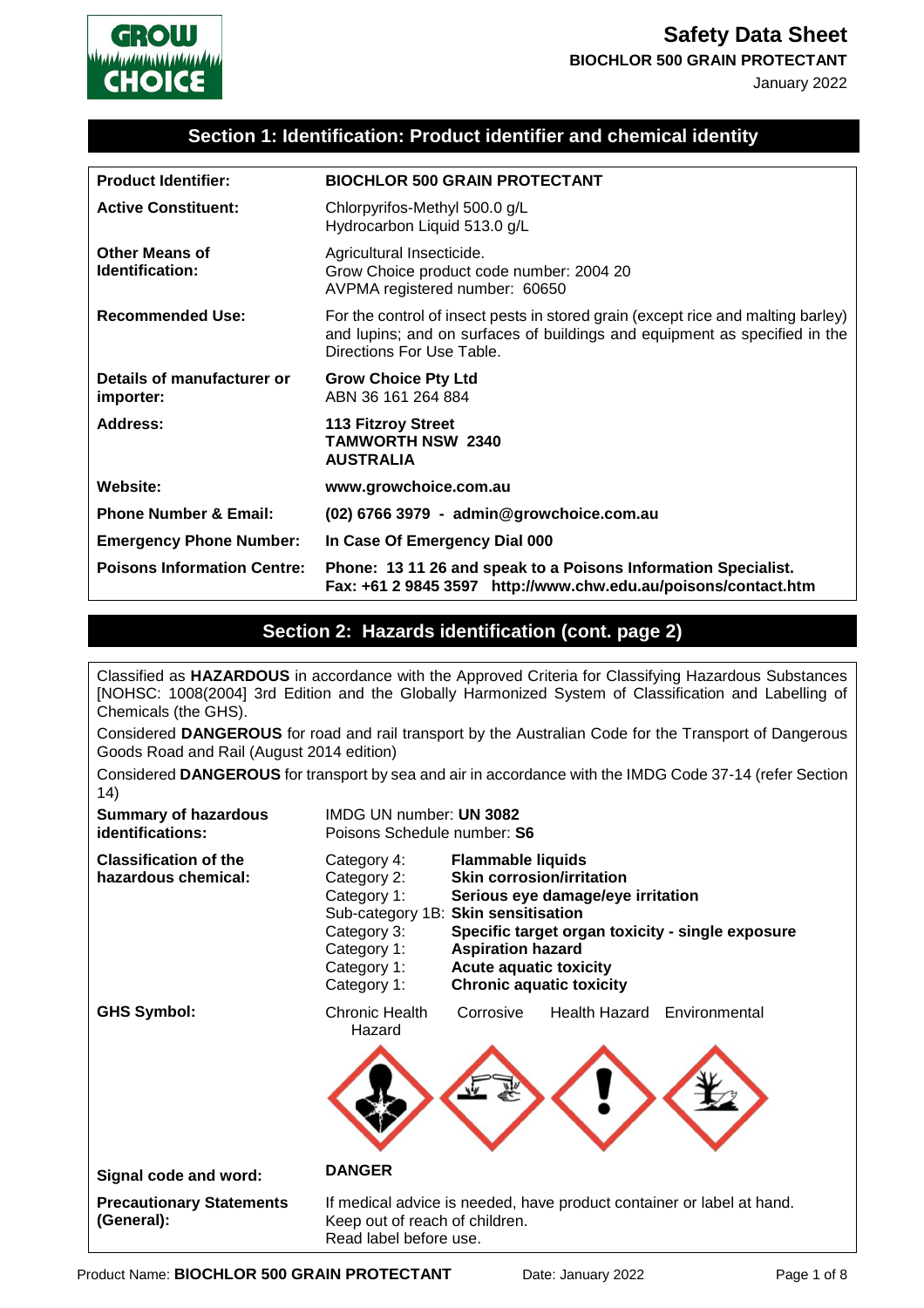| <b>Prevention Statements:</b> | Keep away from heat/sparks/open flames/hot surfaces.<br>No smoking.<br>Avoid breathing dust/fume/gas/mist/vapours/spray.<br>Avoid release to the environment.<br>Wear protective gloves/eye protection/face protection.                                                                                                                                                                                                                                                                                                                                                                                                                  |
|-------------------------------|------------------------------------------------------------------------------------------------------------------------------------------------------------------------------------------------------------------------------------------------------------------------------------------------------------------------------------------------------------------------------------------------------------------------------------------------------------------------------------------------------------------------------------------------------------------------------------------------------------------------------------------|
| <b>Response Statements:</b>   | IF SWALLOWED: Immediately call a POISON CENTRE or doctor/ physician.<br>IF INHALED: Remove victim to fresh air and keep at rest in a position<br>comfortable for breathing. Call a POISON CENTRE or doctor/ physician if<br>you feel unwell.<br>IF IN EYES: Rinse cautiously with water for several minutes. Remove contact<br>lenses, if present and easy to do. Continue rinsing. Immediately call a<br>POISON CENTRE or doctor/ physician.<br>Do NOT induce vomiting.<br>If skin irritation or rash occurs: Get medical advice/attention.<br>In case of fire: Use dry sand, dry chemical or alcohol-resistant foam for<br>extinction. |
| <b>Storage Statements:</b>    | Store locked up.<br>Store in a dry place.<br>Store in a closed container.<br>Store in a well-ventilated place.<br>Keep cool.<br><b>Refer Section 7</b>                                                                                                                                                                                                                                                                                                                                                                                                                                                                                   |
| <b>Disposal Statements:</b>   | P501: Dispose of contents and container in accordance with local,<br>regional and national regulations.                                                                                                                                                                                                                                                                                                                                                                                                                                                                                                                                  |

# **Section 3: Composition and information on ingredients**

| Chemical ingredients: CAS number and other unique identifiers: Concentration of ingredients |               |                   |
|---------------------------------------------------------------------------------------------|---------------|-------------------|
| Component                                                                                   | <b>CAS No</b> | <b>Proportion</b> |
| Chlorpyrifos-Methyl                                                                         | 5598-13-0     | 500 g/L           |
| <b>Hydrocarbon Liquid</b>                                                                   | 64742-94-5    | 513 $g/L$         |

## **Section 4: First aid measures**

**In Case Of Emergency Dial 000 and/or Poisons Information Centre: Phone: 13 11 26 and speak to a Poisons Information Specialist. Take this SDS and or DFU/Label with you or when calling the Poisons Information Centre.**

| Swallow: | If swallowed, DO NOT induce vomiting. Rinse mouth out with water if<br>patient is conscious. Seek urgent medical attention.                                                                                                                                        |
|----------|--------------------------------------------------------------------------------------------------------------------------------------------------------------------------------------------------------------------------------------------------------------------|
| Eye:     | If product gets in eyes, remove contact lenses if wearing and wash it out<br>immediately with water for several minutes. Seek medical attention.                                                                                                                   |
| Skin:    | Remove contaminated clothing and wash affected areas thoroughly with<br>soap and water. Seek medical attention if concerned.                                                                                                                                       |
| Inhaled: | Move affected person to fresh air and keep at rest until recovered. If<br>inhaled remove to fresh air and keep at rest. Obtain medical advice if at all<br>worried. If not breathing give artificial respiration and get medical attention<br>as soon as possible. |

## **Section 5: Fire fighting measures (cont. page 3)**

| <b>Suitable Extinguishing</b><br>Media:             | Water fog, carbon dioxide, dry chemical or foam.                                                                                                                                                                                                                                                                         |
|-----------------------------------------------------|--------------------------------------------------------------------------------------------------------------------------------------------------------------------------------------------------------------------------------------------------------------------------------------------------------------------------|
| Specific hazards from<br>arising from the chemical: | Hazardous combustion products: During a fire, smoke may contain the original<br>material in addition to combustion products of varying composition, which may<br>be toxic and/or irritating. Combustion products may include and are not limited<br>to: Sulphur oxides. Phosphorous compounds. Nitrogen oxides. Hydrogen |

chloride. Carbon monoxide. Carbon dioxide.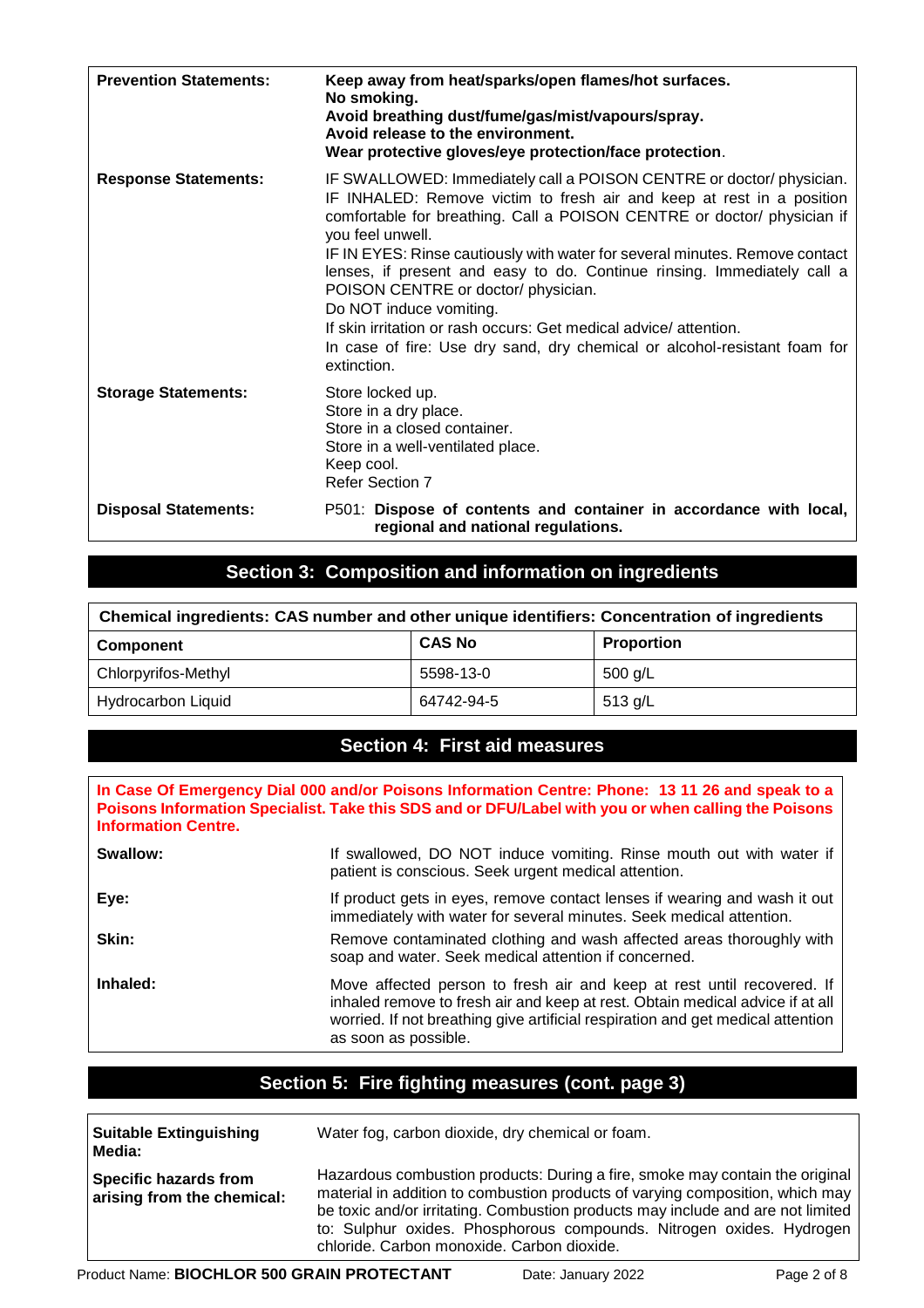|                                                                                     | Container may rupture from gas generation in a fire situation. Violent steam<br>generation or eruption may occur upon application of direct water stream to hot<br>liquids. Dense smoke is produced when product burns.                                                                                                                                                                                                                                                                                                                                              |
|-------------------------------------------------------------------------------------|----------------------------------------------------------------------------------------------------------------------------------------------------------------------------------------------------------------------------------------------------------------------------------------------------------------------------------------------------------------------------------------------------------------------------------------------------------------------------------------------------------------------------------------------------------------------|
| <b>Special Protective</b><br><b>Equipment and Precautions</b><br>for Fire Fighters: | Wear positive-pressure self-contained breathing apparatus (SCBA) and<br>protective firefighting clothing (includes firefighting helmet, coat, trousers,<br>boots, and gloves).                                                                                                                                                                                                                                                                                                                                                                                       |
|                                                                                     | Avoid contact with this material during firefighting operations. If contact is likely,<br>change to full chemical resistant firefighting clothing with self-contained<br>breathing apparatus. If this is not available, wear full chemical resistant clothing<br>with self-contained breathing apparatus and fight fire from a remote location.<br>For protective equipment in post-fire or non-fire clean-up situations, refer to the<br>relevant sections.                                                                                                         |
|                                                                                     | The product may emit toxic fumes of hydrogen chloride or phosgene if involved<br>in fires or exposed to extreme heat. Fire fighters should wear Safe Work<br>Australia approved self-contained breathing apparatus (AS/NZS 1715/1716)<br>and full protective gear. Keep unnecessary people away. If it can be done<br>safely, remove intact containers from the fire. Bund area with sand or earth to<br>prevent contamination of drains or waterways. Dispose of extinguishing agent<br>and spillage safely later. Contamination of water bodies should be avoided. |

## **Section 6: Accidental release measures**

| Personal precautions,<br>protective equipment and<br>emergency procedures: | In case of spillage it is important to take all steps necessary to:<br>Instruct and ensure all bystanders to keep away from and upwind of spill/leak.<br>Avoid eye and skin contact;<br>Do not breath dust;<br>Avoid contamination of waterways;<br>Ensure adequate ventilation;<br>Refer to Section 8 for Personal Protection Equipment (PPE). |  |
|----------------------------------------------------------------------------|-------------------------------------------------------------------------------------------------------------------------------------------------------------------------------------------------------------------------------------------------------------------------------------------------------------------------------------------------|--|
| <b>Environmental precautions:</b>                                          | Avoid contamination of waterways.                                                                                                                                                                                                                                                                                                               |  |
| <b>Methods for containment</b><br>and cleaning up:                         | Reposition any leaking containers so as to minimise leakage.<br>Dam and absorb spill with an absorbent material (eg sand or soil) or<br>proprietary absorbent such as vermiculite.<br>Shovel the absorbed spill into drums.<br>Collect in a suitable, closed container to dispose and clean the spilled area<br>with water.                     |  |

## **Section 7: Handling and storage**

| <b>Precautions for safe</b><br>handling:                     | Safe work practices are recommended.<br>Avoid contact with eyes and skin.<br>When opening the container and preparing spray wear appropriate PPE<br>(refer Section 8).<br>Do not spray under high wind conditions.<br><b>Hygiene measures:</b><br>When using products, do not eat, drink or smoke.<br>Contaminated work clothing should not be allowed out of the workplace.<br>Wash hands thoroughly with soap and water after use and before eating,<br>drinking, smoking/using tobacco, chewing gum, using the toilet or applying<br>cosmetics.<br>After each day's use, wash gloves, face shield or goggles and contaminated<br>clothing.<br>Avoid contact with eyes and skin. |
|--------------------------------------------------------------|------------------------------------------------------------------------------------------------------------------------------------------------------------------------------------------------------------------------------------------------------------------------------------------------------------------------------------------------------------------------------------------------------------------------------------------------------------------------------------------------------------------------------------------------------------------------------------------------------------------------------------------------------------------------------------|
| Conditions for safe storage,<br>including incompatibilities: | Keep out of reach of children, unauthorised persons and animals.<br>Store in tightly sealed original containers in a dry secure place away from<br>fertilizers, feed and food.<br>Store out of direct sunlight and extreme temperature.<br>Always read the label and any attached leaflet before use.                                                                                                                                                                                                                                                                                                                                                                              |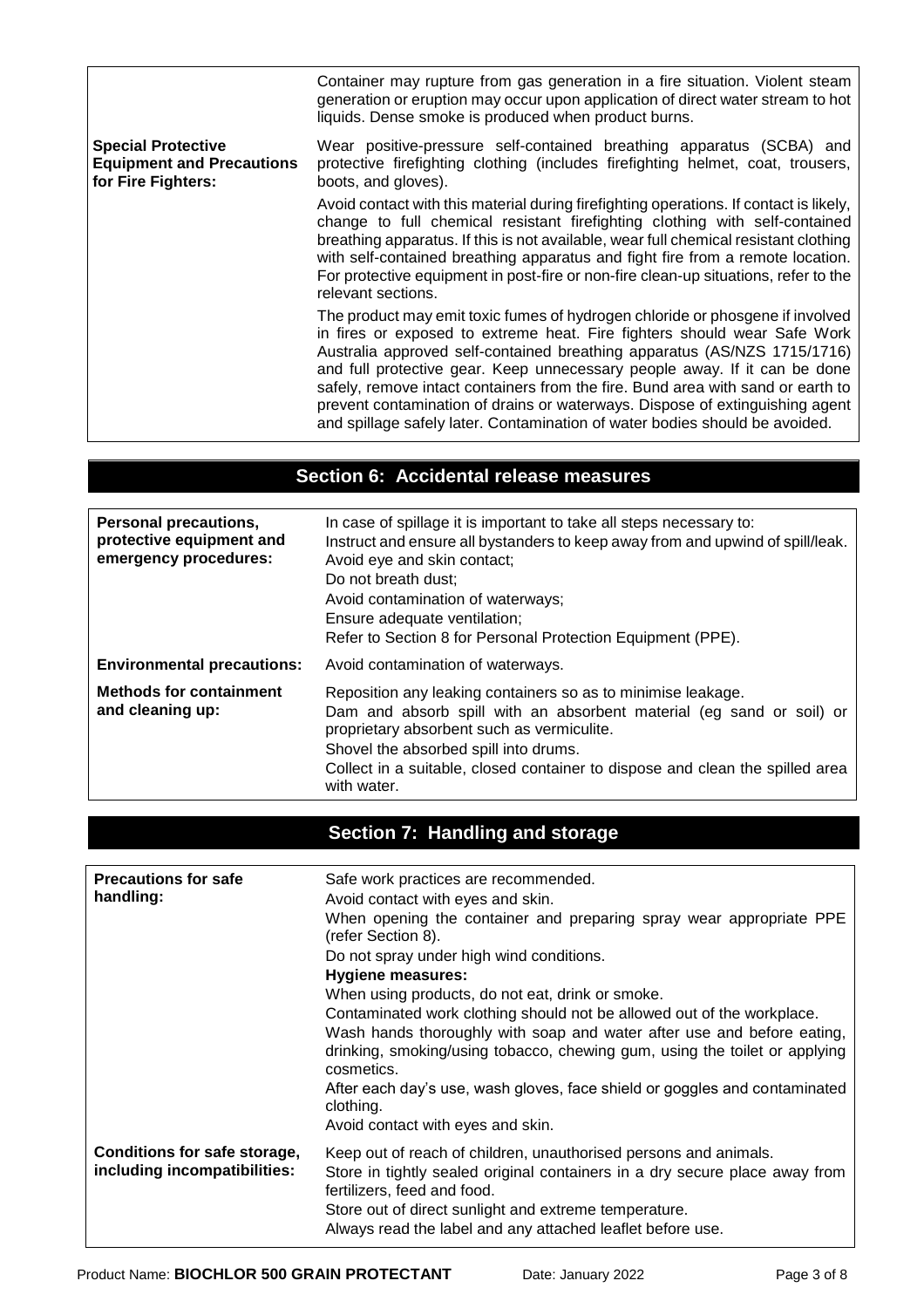# **Section 8: Exposure controls and personal protection**

| Control parameters -                                | SWA Exposure Limits TWA (mg/m3) STEL (mg/m3)                                                                                                                                                                                                                                                                                                                                                                  |  |  |
|-----------------------------------------------------|---------------------------------------------------------------------------------------------------------------------------------------------------------------------------------------------------------------------------------------------------------------------------------------------------------------------------------------------------------------------------------------------------------------|--|--|
| exposure standards,<br>biological monitoring:       | No special equipment is usually needed when occasionally handling small<br>quantities. The following instructions are for bulk handling or where regular<br>exposure in an occupational setting occurs without proper containment<br>systems. Ventilation: This product should only be used where there is<br>ventilation that is adequate to keep exposure below the TWA levels. If<br>necessary, use a fan. |  |  |
| <b>Appropriate engineering</b><br>controls:         | Eye Protection: Protective glasses or goggles should be worn when this<br>product is being used. Failure to protect your eyes may cause them harm.<br>Emergency eye wash facilities are also recommended in an area close to<br>where this product is being used.                                                                                                                                             |  |  |
|                                                     | <b>Skin Protection:</b> Prevent skin contact by wearing impervious gloves, clothes<br>and, preferably, apron. Make sure that all skin areas are covered. See below<br>for suitable material types.                                                                                                                                                                                                            |  |  |
|                                                     | <b>Protective Material Types:</b> We suggest that protective clothing be made<br>from the following materials: rubber, PVC.                                                                                                                                                                                                                                                                                   |  |  |
|                                                     | Respirator: Usually, no respirator is necessary when using this product.<br>However, if you have any doubts consult the Australian Standard mentioned<br>above. Otherwise, not normally necessary.                                                                                                                                                                                                            |  |  |
|                                                     | Eyebaths or eyewash stations and safety deluge showers should be provided<br>near to where this product is being used.                                                                                                                                                                                                                                                                                        |  |  |
|                                                     | Control process conditions to avoid contact. Use in a well-ventilated area<br>only. Use local exhaust ventilation to keep exposure levels below the<br>exposure limits above. Keep stored in original container in a cool, well<br>ventilated area, keeping the lid closed at all-times whilst in storage.                                                                                                    |  |  |
| <b>Personal protective</b><br>equipment (PPE):      | When opening the container and preparing the spray, wear cotton overalls<br>buttoned to the neck and wrist and a washable hat, elbow length PVC<br>chemical resistant and face shield or goggles, if protected from spray drift.                                                                                                                                                                              |  |  |
|                                                     | When using the prepared spray, wear cotton overalls buttoned to the neck<br>and wrist and a washable hat and, optional once chemical is prepared for use,<br>elbow length PVC chemical resistant and face shield or goggles.                                                                                                                                                                                  |  |  |
|                                                     | Face and Eye Protection: Face shield or goggles.<br>Clothing: Cotton overalls buttoned to the neck and wrist (or equivalent<br>clothing) and a washable hat.                                                                                                                                                                                                                                                  |  |  |
|                                                     | Gloves: Elbow-length chemical resistant PVC gloves.<br><b>Respiratory:</b> If airborne concentrations are likely to exceed the exposure<br>standards above or if exposed to dust, an AS/NZS 1715/1716 approved<br>respirator should be worn.                                                                                                                                                                  |  |  |
|                                                     | Recommended to use Australian and New Zealand Standard PPE:                                                                                                                                                                                                                                                                                                                                                   |  |  |
|                                                     | Overalls:<br>AS 3765, Clothing for protection against Hazardous chemicals<br>Gloves:<br>AS/NZS 2161, Industrial safety gloves and mittens (not<br>electrical and medical gloves)                                                                                                                                                                                                                              |  |  |
|                                                     | Goggles and face shield: AS/NZS 1337, Eye protectors for industrial<br>applications.                                                                                                                                                                                                                                                                                                                          |  |  |
|                                                     | Footwear:<br>AS/NZS 2210, Occupational protective footwear                                                                                                                                                                                                                                                                                                                                                    |  |  |
|                                                     | Respirators: AS/NZS 1715 Selection, Use and Maintenance of Respiratory<br><b>Protective Devices</b><br>AS/NZS 1716, Respiratory Protective Devices                                                                                                                                                                                                                                                            |  |  |
| <b>Requirements concerning</b><br>special training: | Check State and/or Territory regulations that require people who use<br>pesticides in their job or business to have adequate training in the application<br>of the materials.                                                                                                                                                                                                                                 |  |  |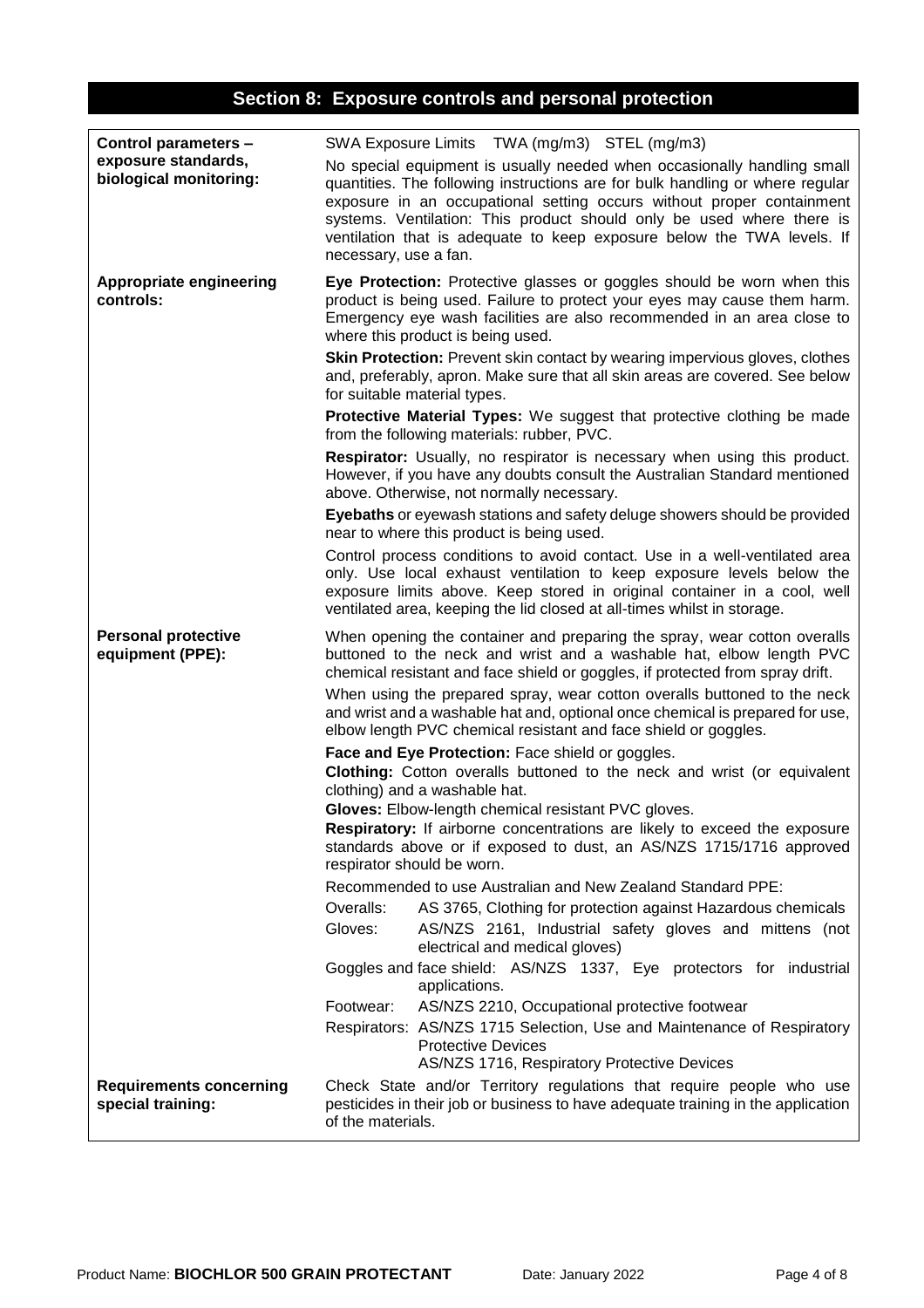## **Section 9: Physical and chemical properties**

| Appearance:             | Clear, straw coloured liquid                                                | <b>Boiling Point:</b>                | No data      |
|-------------------------|-----------------------------------------------------------------------------|--------------------------------------|--------------|
| Odour:                  | Unpleasant mercaptan odour                                                  | pH:                                  | No data      |
| <b>Flash Point:</b>     | Closed cup $>60.5$ °C                                                       | <b>Evaporation Rate:</b>             | No data      |
| <b>Liquid Density:</b>  | 1.13 g/cm3 at 20 °C Pycnometer                                              | Solubility in water:                 | Emulsifiable |
| <b>Vapour Pressure:</b> | No data                                                                     | <b>Melting Point:</b>                | No data      |
|                         | Auto ignition temp: 446 °C at 102.7 kPa 92/69/EEC<br>A15 Ramped Temperature | <b>Decomposition</b><br>temperature: | No data      |
| <b>Flammability:</b>    | No data                                                                     | <b>Viscosity:</b>                    | No data      |

## **Section 10: Stability and reactivity**

| <b>Chemical Stability:</b>                                     | Product is unstable at elevated temperatures.                                                                                                                                                       |  |
|----------------------------------------------------------------|-----------------------------------------------------------------------------------------------------------------------------------------------------------------------------------------------------|--|
| Conditions to avoid:                                           | Exposure to elevated temperatures can cause product to decompose.<br>Generation of gas during decomposition can cause pressure in closed<br>systems. Avoid static discharge. Avoid direct sunlight. |  |
| Incompatible materials and<br>possible hazardous<br>reactions: | Avoid contact with Bases and Oxidizers.                                                                                                                                                             |  |
| <b>Hazardous decomposition</b><br>products:                    | If Decomposition products depend upon temperature, air supply and the<br>presence of other materials. Decomposition products can include and are not<br>limited to:                                 |  |
|                                                                | Carbon monoxide. Carbon dioxide. Hydrogen chloride. Organic sulphides.<br>Sulphur dioxide. Toxic gases are released during decomposition.                                                           |  |
|                                                                | Hazardous polymerization is not possible.                                                                                                                                                           |  |

# **Section 11: Toxicological information**

| <b>Local Effects:</b><br><b>Target Organs:</b> | There is no data to hand indicating any particular target organs.                                                                                                                                                       |  |
|------------------------------------------------|-------------------------------------------------------------------------------------------------------------------------------------------------------------------------------------------------------------------------|--|
| <b>Classification of Hazardous Ingredients</b> |                                                                                                                                                                                                                         |  |
| Ingredient                                     | <b>Risk Phrases</b>                                                                                                                                                                                                     |  |
| Aromatic Hydrocarbons                          | Conc>=10%: Xn; R65                                                                                                                                                                                                      |  |
| Chlorpyrifos-methyl                            | $Conc>=1$                                                                                                                                                                                                               |  |
| Inhalation:                                    | Acute inhalation toxicity Prolonged excessive exposure may cause adverse<br>effects. Excessive exposure may cause irritation to upper respiratory tract<br>(nose and throat). May cause central nervous system effects. |  |
|                                                | As product: LC50, Rat, male and female, 4 Hour, dust/mist, > 6.654 mg/l                                                                                                                                                 |  |
| Ingestion:                                     | Low toxicity if swallowed. Small amounts swallowed incidentally as a result<br>of normal handling operations are not likely to cause injury; however,<br>swallowing larger amounts may cause injury.                    |  |
|                                                | As product: LD50, Rat, male, $>$ 2,000 mg/kg                                                                                                                                                                            |  |
|                                                | As product: LD50, Rat, female, 3,162 mg/kg                                                                                                                                                                              |  |
| Skin:                                          | Prolonged skin contact is unlikely to result in absorption of harmful amounts.                                                                                                                                          |  |
|                                                | As product: LD50, Rabbit, male and female, > 5,000 mg/kg                                                                                                                                                                |  |
|                                                | Skin corrosion/irritation                                                                                                                                                                                               |  |
|                                                | Brief contact may cause slight skin irritation with local redness.                                                                                                                                                      |  |
|                                                | May cause drying and flaking of the skin.                                                                                                                                                                               |  |
|                                                | Effects may be slow to heal.                                                                                                                                                                                            |  |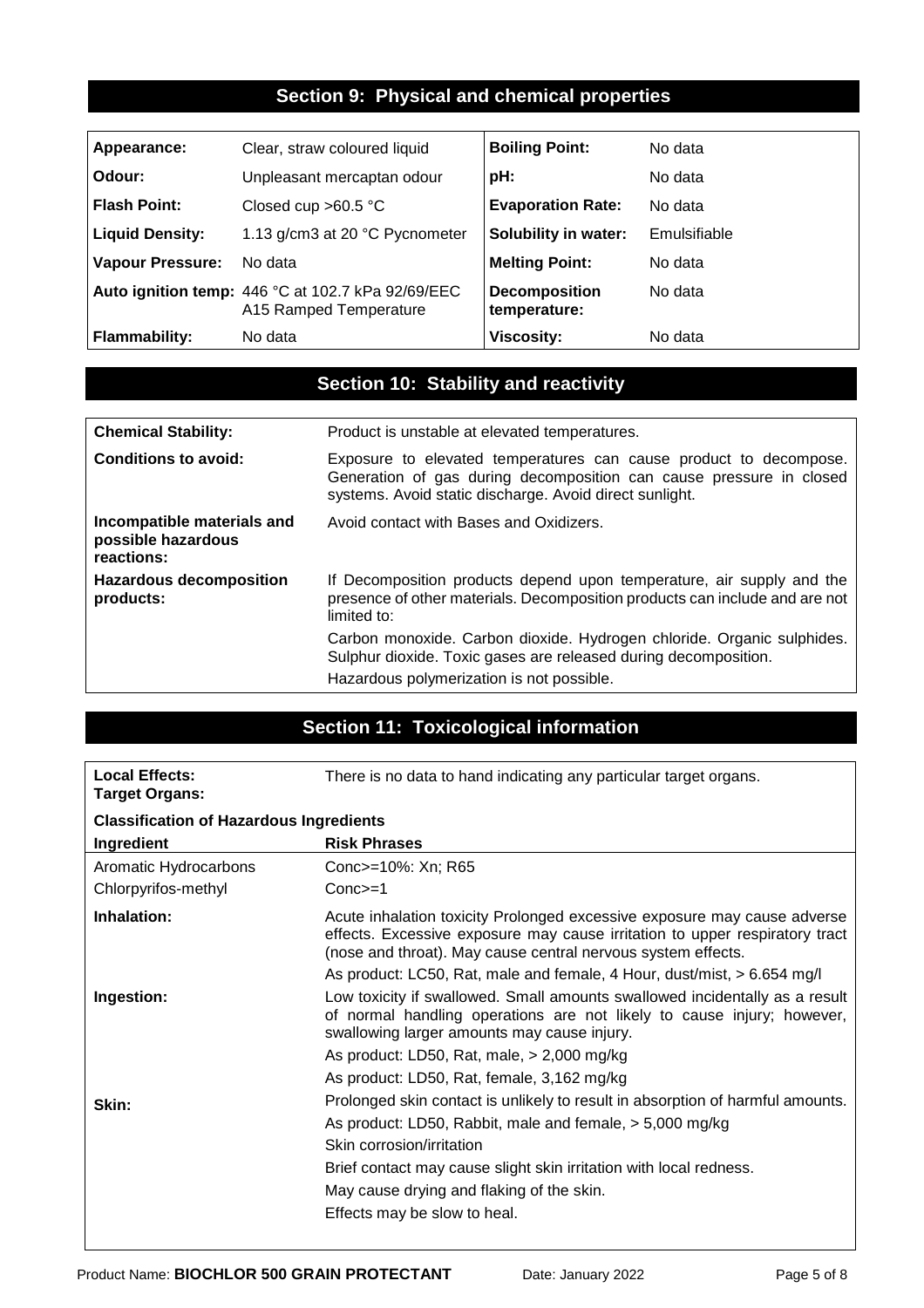| Eye:                      | May cause moderate eye irritation, which may be slow to heal.<br>May cause slight corneal injury.<br>May cause permanent impairment of vision, even blindness.                                                                                                                                                                                                        |
|---------------------------|-----------------------------------------------------------------------------------------------------------------------------------------------------------------------------------------------------------------------------------------------------------------------------------------------------------------------------------------------------------------------|
|                           | Sensitization                                                                                                                                                                                                                                                                                                                                                         |
|                           | Has caused allergic skin reactions when tested in guinea pigs.                                                                                                                                                                                                                                                                                                        |
| <b>Aspiration Hazard:</b> | May be fatal if swallowed and enters airways.                                                                                                                                                                                                                                                                                                                         |
| Reproductive:             | For similar active ingredient(s). Chlorpyrifos did not interfere with fertility in<br>reproduction studies in laboratory animals. Some evidence of toxicity to the<br>offspring occurred, but only at a dose high enough to produce significant<br>toxicity to the parent animals. For the solvent(s): In animal studies, did not<br>interfere with reproduction.     |
| <b>Toxicity:</b>          | Specific Target Organ Systemic Toxicity (Repeated Exposure)<br>For the active<br>ingredient(s): Excessive<br>produce<br>exposure<br>may                                                                                                                                                                                                                               |
|                           | organophosphate type cholinesterase inhibition.                                                                                                                                                                                                                                                                                                                       |
|                           | Signs and symptoms of excessive exposure to active ingredient may be<br>headache, dizziness, incoordination, muscle twitching, tremors, nausea,<br>abdominal cramps, diarrhea, sweating, pinpoint pupils, blurred vision,<br>salivation, tearing, tightness in chest, excessive urination, convulsions.                                                               |
|                           | In animals, effects have been reported on the following organs: Adrenal<br>gland; Liver.                                                                                                                                                                                                                                                                              |
|                           | For the solvent(s): Excessive exposure to solvent(s) may cause respiratory<br>irritation and central nervous system depression.                                                                                                                                                                                                                                       |
|                           | For the minor component(s): In animals, effects have been reported on the<br>following organs: Respiratory tract.                                                                                                                                                                                                                                                     |
|                           | Carcinogenicity: Active ingredient did not cause cancer in laboratory animals.                                                                                                                                                                                                                                                                                        |
|                           | Contains naphthalene, which has caused cancer in some laboratory animals.<br>In humans, there is limited evidence of cancer in workers involved in<br>naphthalene production. Limited oral studies in rats were negative.                                                                                                                                             |
|                           | Teratogenicity: For the active ingredient(s): High doses fed to pregnant mice<br>resulted in an increase in cleft palate, a common developmental abnormality<br>in mice. No abnormalities have been observed in other species under similar<br>test conditions. For the solvent(s): Did not cause birth defects or any other<br>foetal effects in laboratory animals. |
| <b>Mutagenicity:</b>      | For the active ingredient(s): In vitro genetic toxicity studies were negative in<br>some cases and positive in other cases. Animal genetic toxicity studies were<br>negative. For the solvent(s): In vitro genetic toxicity studies were negative.<br>Animal genetic toxicity studies were negative.                                                                  |
| <b>Data limitations:</b>  | Exposure limits have not been established by SWA for any of the significant<br>ingredients in this product. The ADI for Chlorpyrifos-methyl is set at<br>0.01mg/kg/day. The corresponding NOEL is set at 0.1mg/kg/day.                                                                                                                                                |
|                           | ADI means Acceptable Daily Intake and NOEL means No-observable-effect-<br>level. Values taken from Australian ADI List, June 2014.                                                                                                                                                                                                                                    |

# **Section 12: Ecological information**

| Eco toxicity: | This product is very toxic to aquatic organisms.                         |
|---------------|--------------------------------------------------------------------------|
|               | This product is toxic to bees.                                           |
|               | This product is biodegradable.                                           |
|               | It will not accumulate in the soil or water or cause long term problems. |
|               | LD50 chicken: >7950mg/kg LD50 mallard: 2500-5000mg/kg<br>Birds:          |
|               | LC50 rainbow trout (Oncorhynchus mykiss): 0.3mg/L<br>Fish:               |
|               | LD50 0.38µg/bee<br>Bees:                                                 |
|               | Daphnia: EC50 0.016-0.025mg/L                                            |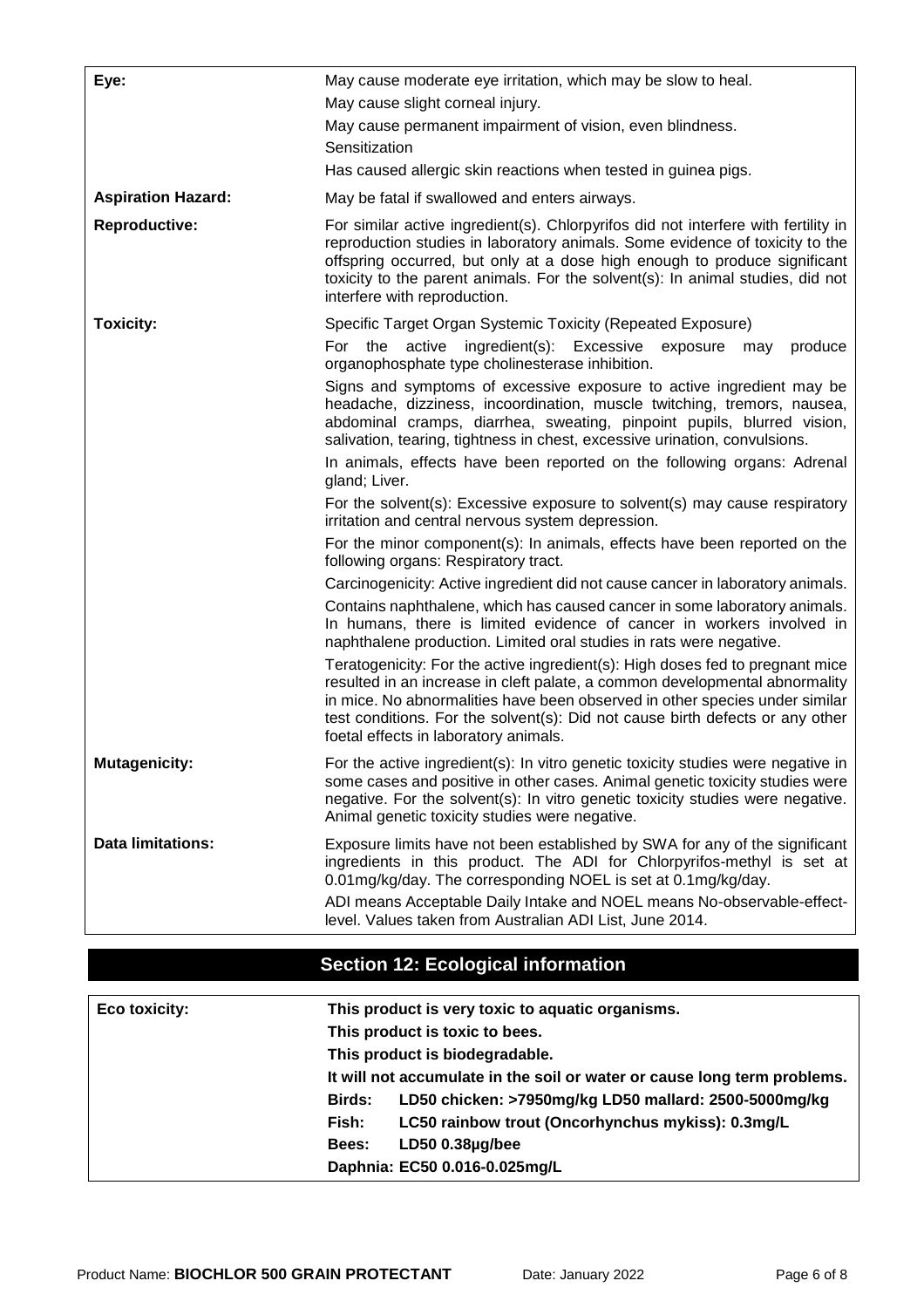## **Section 13: Disposal considerations**

| <b>Product Disposal:</b>   | On site disposal of the concentrated product is not acceptable. Ideally, the<br>product should be used for its intended purpose. If there is a need to dispose<br>of the product, approach local authorities who hold periodic collections of<br>unwanted chemicals (ChemClear®).                                                                                                                                                                                                                                                                                                                                                                                                                                                                                                                                                                                                                                                                                                                                                                                                         |
|----------------------------|-------------------------------------------------------------------------------------------------------------------------------------------------------------------------------------------------------------------------------------------------------------------------------------------------------------------------------------------------------------------------------------------------------------------------------------------------------------------------------------------------------------------------------------------------------------------------------------------------------------------------------------------------------------------------------------------------------------------------------------------------------------------------------------------------------------------------------------------------------------------------------------------------------------------------------------------------------------------------------------------------------------------------------------------------------------------------------------------|
| <b>Container Disposal:</b> | Do not use this container for any other purpose. Triple rinse containers; add<br>rinsate to the spray tank, then offer the container for recycling/reconditioning,<br>or puncture top, sides and bottom and dispose of in landfill in accordance<br>with local regulations. drumMUSTER is the national program for the<br>collection and recycling of empty, cleaned, non-returnable crop production<br>and on-farm animal health chemical containers. If the label on your container<br>carries the drumMUSTER symbol, triple rinse the container, ring your local<br>Council, and offer the container for collection in the program. If recycling,<br>replace cap and return clean containers to recycler or designated collection<br>point. If not recycling, puncture or shred and bury containers in local authority<br>landfill. If no landfill is available, bury the containers below 500mm in a<br>disposal pit specifically marked and set up for this purpose clear of<br>waterways, desirable vegetation and tree roots. Empty containers and<br>product should not be burnt. |

# **Section 14: Transport information**

| <b>General Transport</b><br>Information:                                                   | It is considered good practice not to transport agricultural chemical products<br>with food, food related materials and animal feed products.        |  |  |
|--------------------------------------------------------------------------------------------|------------------------------------------------------------------------------------------------------------------------------------------------------|--|--|
| Land:                                                                                      | Considered DANGEROUS for road and rail transport by the Australian Code<br>for the Transport of Dangerous Goods Road and Rail (August 2014 edition). |  |  |
| Sea and Air:                                                                               | Considered DANGEROUS for transport by sea and air in accordance with<br>the IMDG Code 37-14.                                                         |  |  |
| ADG:                                                                                       |                                                                                                                                                      |  |  |
| UN Number:                                                                                 | 3082                                                                                                                                                 |  |  |
| Proper Shipping Name:                                                                      | HAZARDOUS SUBSTANCE, LIQUID, N.O.S.<br>ENVIRONMENTALLY<br>(Chlorpyrifos-Methyl)                                                                      |  |  |
| DG Class:                                                                                  | 9                                                                                                                                                    |  |  |
| Packing Group:                                                                             | Ш                                                                                                                                                    |  |  |
| <b>Marine Pollutant:</b>                                                                   | Chlorpyrifos-Methyl                                                                                                                                  |  |  |
| <b>Classification for SEA transport (IMO-IMDG):</b>                                        |                                                                                                                                                      |  |  |
| <b>UN Number:</b>                                                                          | 3082                                                                                                                                                 |  |  |
| Proper Shipping Name:                                                                      | <b>ENVIRONMENTALLY</b><br>HAZARDOUS SUBSTANCE, LIQUID,<br>N.O.S.<br>(Chlorpyrifos-Methyl)                                                            |  |  |
| DG Class:                                                                                  | 9                                                                                                                                                    |  |  |
| Packing Group:                                                                             | Ш                                                                                                                                                    |  |  |
| Marine Pollutant:                                                                          | Chlorpyrifos-Methyl                                                                                                                                  |  |  |
| Transport in bulk according to<br>Annex I or II of MARPOL 73/78<br>and the IBC or IGC Code | Consult IMO regulations before transporting ocean bulk                                                                                               |  |  |
| <b>Classification for AIR transport (IATA/ICAO):</b>                                       |                                                                                                                                                      |  |  |
| <b>UN Number:</b>                                                                          | 3082                                                                                                                                                 |  |  |
| Proper Shipping Name:                                                                      | ENVIRONMENTALLY HAZARDOUS SUBSTANCE, LIQUID,<br>N.O.S.<br>(Chlorpyrifos-Methyl)                                                                      |  |  |
| DG Class:                                                                                  | 9                                                                                                                                                    |  |  |
| Packing Group:                                                                             | Ш                                                                                                                                                    |  |  |